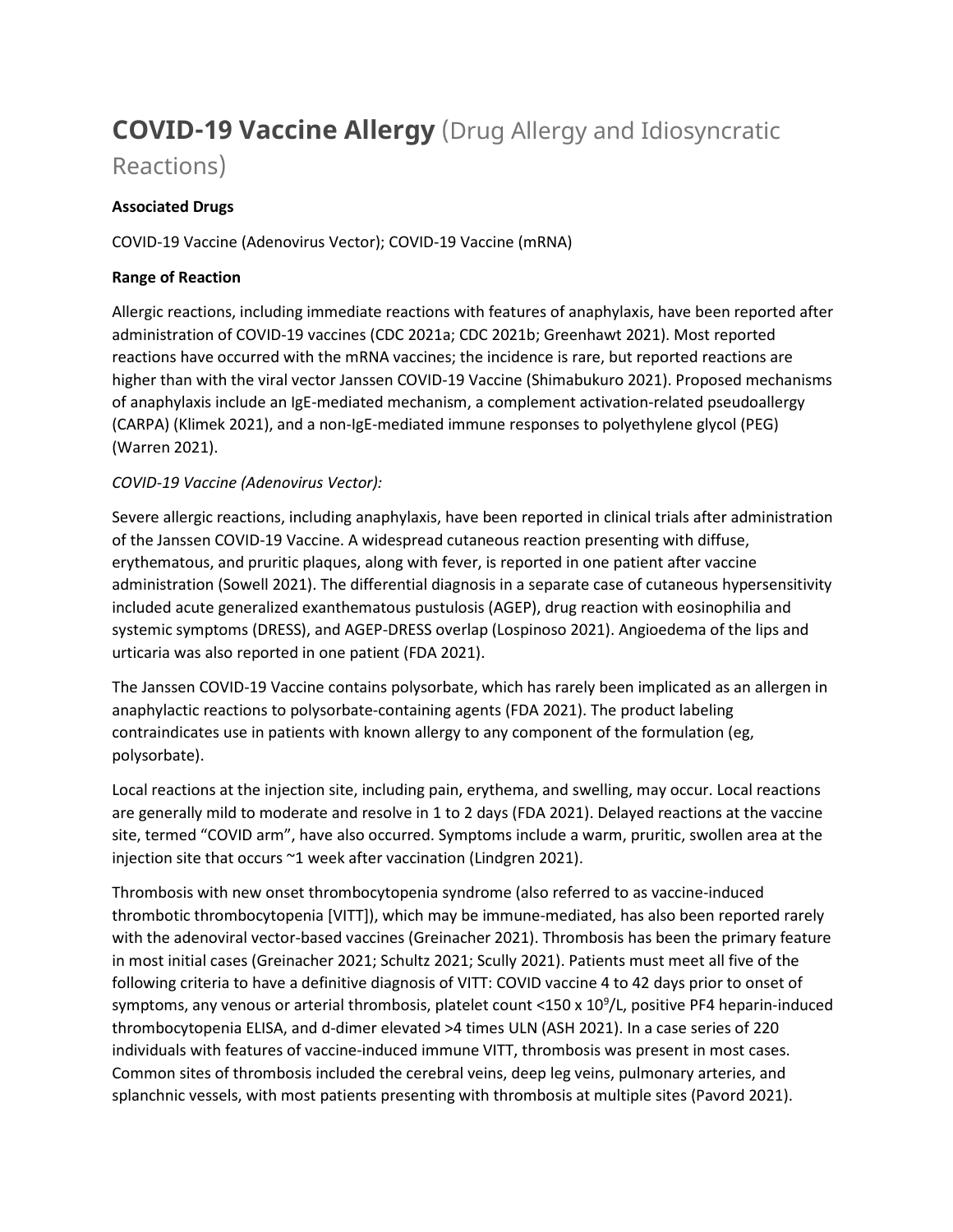Incidence of VITT is not known but seems to be extremely rare based on reports of a small number of cases among tens of millions of vaccinations (Greinacher 2021; Scully 2021).

# *COVID-19 Vaccine (mRNA):*

Severe reactions, including rare cases of anaphylaxis, have been reported with both the Pfizer-BioNTech (Comirnaty) and Moderna COVID-19 Vaccines (mRNA). Many cases initially thought to be anaphylaxis to the mRNA Vaccine were misdiagnosed and patients were able to successfully receive a second dose of the vaccine (Gold 2020; Krantz 2021). In a review of cases reported, the clinical course was similar with both mRNA vaccines. Symptoms included urticaria, diffuse rash, angioedema, respiratory symptoms, airway obstruction symptoms, and nausea. Of the cases of anaphylaxis reviewed, 32% of the patients had a prior episode of anaphylaxis to a different agent (Shimabukuro 2021). A case of biphasic anaphylaxis after the first dose of the Pfizer-BioNTech Vaccine was also reported (Pitlick 2021).

PEG, an ingredient in both mRNA COVID-19 Vaccines, has been a rare cause of immediate hypersensitivity to other agents; however, these agents contained greater amounts of PEG than the COVID-19 vaccines. In two studies of individuals with a history of allergy to PEG-asparaginase, all were able to tolerate the vaccine without event (Koo 2022; Mark 2021). The product labeling contraindicates use in patients with known allergy to any component of the formulation (eg, PEG).

Local reactions at the injection site, including pain, erythema, and swelling, may also occur. In a study of the Pfizer-BioNTech Vaccine, pain at the injection site was the most frequently reported local reaction. Most local reactions were mild to moderate and resolved within 1 to 2 days (Polack 2020). In patients with dermal fillers, temporary swelling at or near the site of filler injection has been infrequently reported after COVID-19 (mRNA) vaccination. Persons who develop swelling at or near the site of dermal filler should contact their health care provider for evaluation and possible medical treatment (Banerji 2021; CDC 2021c).

Delayed localized hypersensitivity reactions have also been reported with the mRNA vaccines. In a retrospective case-series study of patients with delayed injection-site reactions after receiving the Moderna COVID-19 Vaccine, pain, tenderness, induration, and erythema developed at the injection site (Johnston 2021). In a review of 12 patients with reactions to the Moderna COVID-19 Vaccine, reactions had a varied appearance with characteristics, including annular plaques, edematous plaques, induration, localized rash, papules on the palm and fingers, and elbow plaques (Blumenthal 2021). A delayed reaction in response to a third dose of the Moderna COVID-19 Vaccine is described (Guénin 2021). A delayed urticarial eruption (>4 hours after vaccination) has also been described (Pitlick 2022).

Other reported reactions to the Pfizer-BioNTech COVID-19 Vaccine include vaccine-induced pneumonitis (Matsuzaki 2022), Sweet syndrome (Darrigade 2021), generalized cutaneous hypersensitivity with liver dysfunction (Wong 2021), Stevens-Johnson syndrome (Elboraey 2021), and morbilliform rash (Jedlowski 2021). AGEP has been reported following Moderna COVID-19 Vaccine (Mitri 2021).

#### **Timing**

In patients with possible anaphylaxis, symptoms developed in the first 30 minutes (Banerji 2021; CDC 2021b).

*COVID-19 Vaccine (Adenovirus Vector):*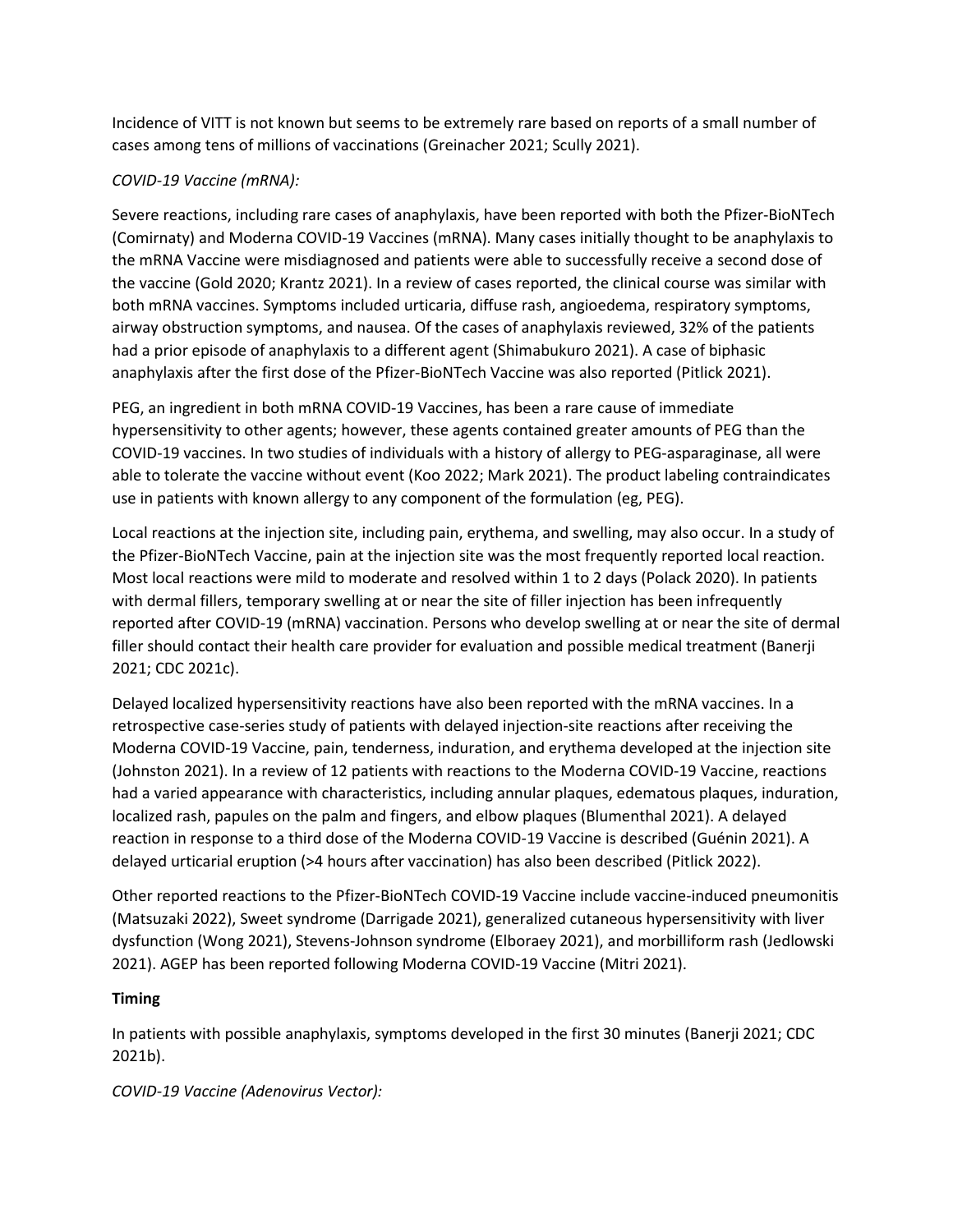In a patient with hypersensitivity to the Janssen COVID-19 Vaccine, urticaria developed on day 2 and angioedema developed on day 4 (FDA 2021). In two other separate cases, a cutaneous reaction developed 3 days after vaccine administration (Lospinoso 2021; Sowell 2021).

In a case series of 220 patients, vaccine-induced thrombotic thrombocytopenia occurred 5 to 48 days following vaccination, with a median of 14 days (Pavord 2021).

# *COVID-19 Vaccine (mRNA):*

In a review of reports of anaphylaxis after receipt of mRNA COVID-19 Vaccines, the median onset of reactions was 10 minutes (Shimabukuro 2021). In a review of patients with delayed-onset injection site reactions with the Moderna COVID-19 Vaccine (mRNA), onset was 4 to 11 days following the first dose (Blumenthal 2021). In a separate review, symptoms developed 2 to 12 days following the first dose, lasting a median of 5 days (Johnston 2021).

A patient with a fixed drug eruption to the Pfizer-BioNTech COVID-19 Vaccine developed symptoms 15 days after the vaccine (Mintoff 2021). A patient with vaccine-induced pneumonitis following the Pfizer-BioNTech COVID-19 Vaccine developed symptoms of cough and shortness of breath 3 days after the first dose of the vaccine (Matsuzaki 2022). Sweet syndrome developed 5 days after receiving the Pfizer-BioNTech COVID-19 Vaccine (Darrigade 2021). A macular morbilliform eruption developed in a patient 48 hours following the first and second dose of the Pfizer-BioNTech COVID-19 Vaccine (Jedlowski 2021).

# **Cross-Reactivity**

Evidence of cross-reactivity to this agent and other compounds with similar structures is lacking. Lack of documentation should not be interpreted as a lack of cross-reactivity. If an agent with similar structure is prescribed in a patient with a documented allergy to this drug, the possibility of cross-reactivity should be considered.

Cross-reactivity between mRNA COVID-19 Vaccines and the Janssen COVID-19 Vaccine may occur due to ingredients in the vaccines. The mRNA vaccines contain polyethylene glycol (PEG) and the Janssen COVID-19 Vaccine contains polysorbate. Polysorbate and PEG are structurally related; therefore, crosssensitivity may occur (CDC 2021c). However, lack of cross-sensitivity was observed in 10 patients with confirmed PEG allergy who received the Janssen COVID-19 Vaccine (Bruusgaard-Mouritsen 2022).

#### **Assessment**

In patients reporting an allergy to this medication, a detailed history should be obtained to evaluate the nature of the allergic reaction. In some cases, patient reports of "allergy" represent intolerance, rather than an immunologic reaction. Severe allergic reactions or anaphylaxis to a prior dose of the COVID-19 vaccine are a contraindication to vaccination. Patients with severe reactions should be evaluated by an allergist before administration of additional doses.

In patients with a moderate to severe reaction, skin testing may be performed with residual vaccine if available. Nonirritating concentrations for many other vaccines include prick testing with the undiluted vaccine solution and intradermal testing with the vaccine solution diluted 1:100 (Wood 2007). An undiluted solution of the Pfizer-BioNTech COVID-19 Vaccine was reported as a nonirritant concentration for prick and intradermal skin testing (Marcelino 2021). Polyethylene glycol skin testing has demonstrated limited value (Wolfson 2021)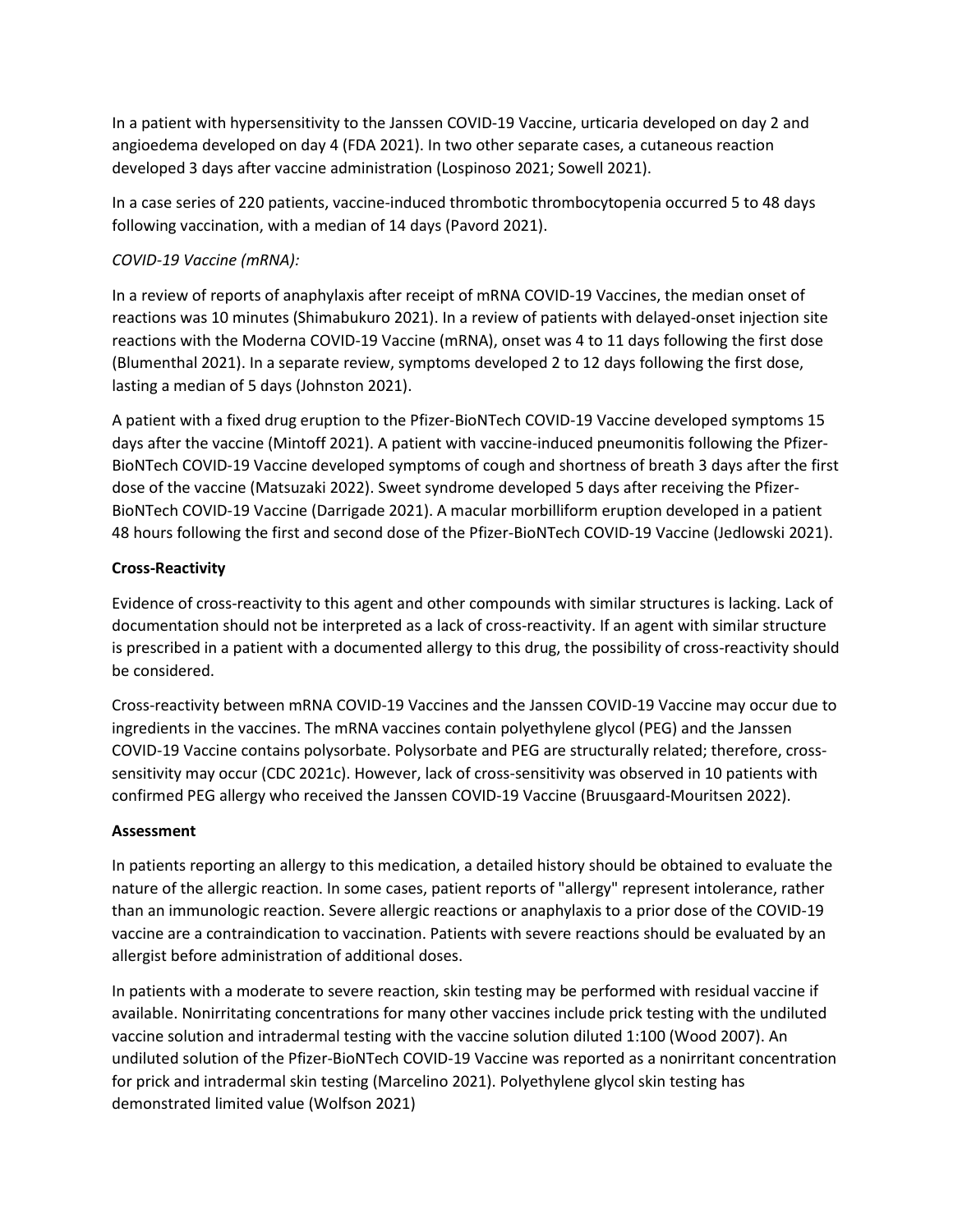A skin biopsy from a patient with a delayed large local reaction supported a diagnosis of delayed-type or T-cell–mediated hypersensitivity (Blumenthal 2021). Intradermal testing showed a delayed positive reaction in a patient with vaccine-induced pneumonitis to the Pfizer-BioNTech COVID-19 Vaccine (Matsuzaki 2022).

Laboratory testing for patients with suspected vaccine-induced immune thrombotic thrombocytopenia includes complete blood count with platelet count, prothrombin time, activated partial thromboplastin time, fibrinogen, D-dimer, and imaging to diagnose thrombosis. Additional testing may be necessary (Furie 2021; Nazy 2021).

# **Reported Allergy: Patient Management Considerations**

In general, when a previous severe reaction has occurred, repeated exposure to this agent and related compounds should be avoided. An individualized risk:benefit assessment must be performed in situations in which mild reactions were noted or when no suitable alternative therapy exists. A history of allergy to other allergens may increase the risk of an allergic reaction (Desai 2021). A history of severe reactions to other substances is not a contraindication to vaccination; however, patients should be observed for 30 minutes after receiving the injection (CDC 2021a; CDC 2021b; Shimabukuro 2021). Immediate treatment (including epinephrine 1 mg/mL) for anaphylactoid and/or hypersensitivity reactions should be available during all vaccine administrations (Kroger 2021; Shimabukuro 2021).

Most patients with a mild reaction (eg, mild urticaria, flushing, minimal and spontaneously resolving throat or chest symptoms) to the first-dose mRNA COVID-19 vaccine can safely receive a second dose. Pretreatment with antihistamines, such as fexofenadine and cetirizine, may be given 1 to 2 hours before the next vaccination in patients with mild symptoms. Monitor patients for 30 minutes following vaccine administration (Banerji 2021; Wolfson 2021).

Patients with moderate to severe reactions (eg, tongue or laryngeal swelling, wheezing, hypotension, vomiting, diffuse urticaria) should be evaluated by an allergist. A second dose of an mRNA COVID-19 vaccine should not be administered. Substituting a non-mRNA COVID-19 vaccine for the second dose should be considered (CDC 2021c; Turner 2021). In one case report, a second dose of the Moderna COVID-19 Vaccine was safely administered via a graded dosing protocol in a patient with an immediate hypersensitivity reaction to the first dose (Mustafa 2021). A two-step graded protocol was tolerated in patients with a low suspicion of anaphylaxis to the first dose of the Pfizer-BioNTech Vaccine (Patel 2021). A case report of 15 patients shows the safety of a graded dosing of the second dose of the Moderna or Pfizer-BioNTech Vaccine in patients with immediate hypersensitivity reactions to the first dose (Tuong 2021).

Patients with a local delayed-onset reaction at the injection site may receive the same vaccine product for subsequent doses (CDC 2021c). Delayed-onset local reactions that occur with the first dose are not a contraindication or precaution to the second dose; the same vaccine may be administered but preferably in the opposite arm (Blumenthal 2021).

Management for patients with vaccine-induced immune thrombotic thrombocytopenia includes anticoagulation with a non-heparin anticoagulant, intravenous immune globulin, and plasma exchange (Furie 2021; MacNeil 2021; Warkentin 2021).

#### **References**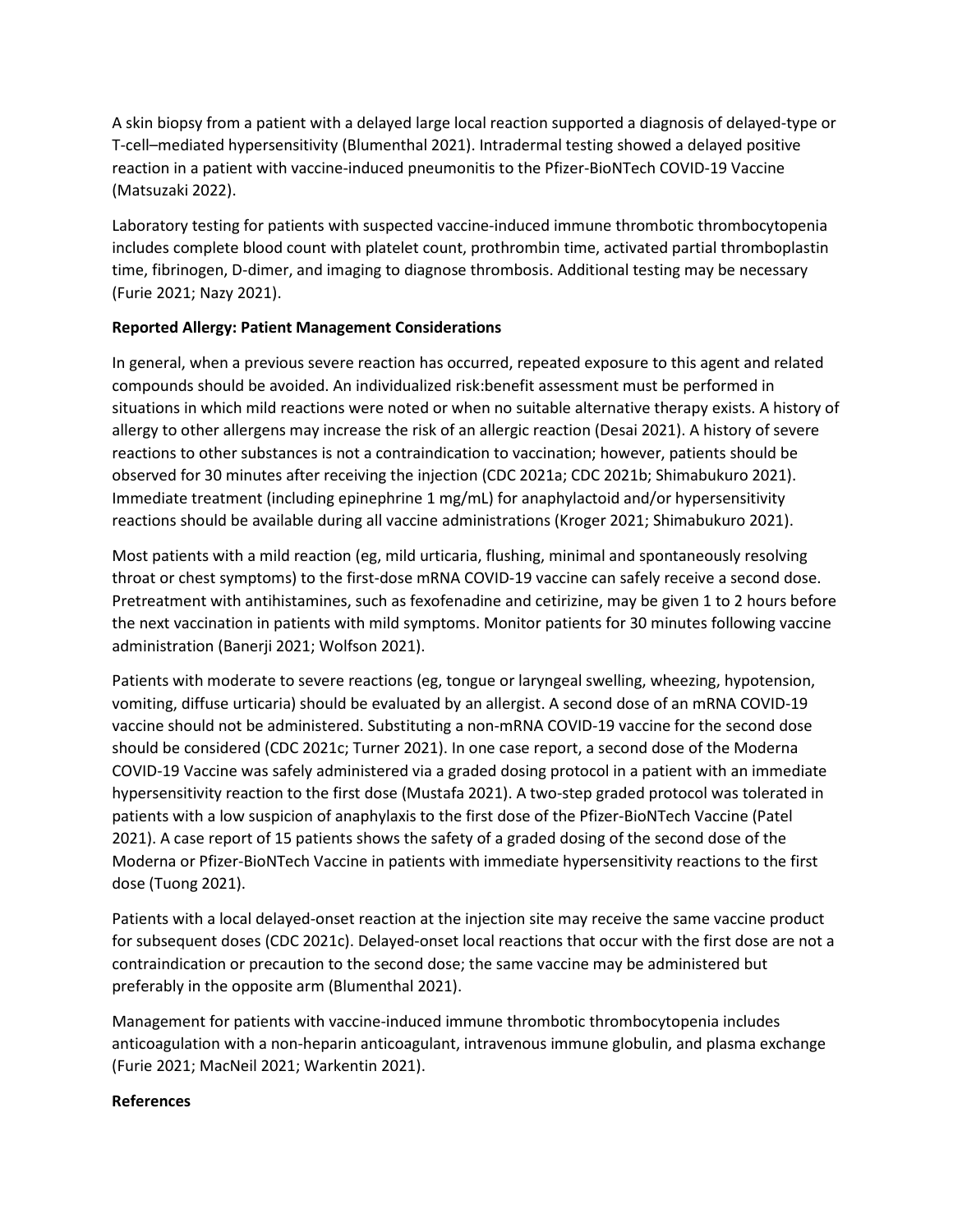American Society of Hematology (ASH). Thrombosis with thrombocytopenia syndrome (also termed vaccine-induced thrombotic thrombocytopenia). Available at [https://www.hematology.org/covid-](https://www.hematology.org/covid-19/vaccine-induced-immune-thrombotic-thrombocytopenia)[19/vaccine-induced-immune-thrombotic-thrombocytopenia.](https://www.hematology.org/covid-19/vaccine-induced-immune-thrombotic-thrombocytopenia) Last updated December 17, 2021.

Banerji A, Wickner PG, Saff R, et al. mRNA vaccines to prevent COVID-19 disease and reported allergic reactions: current evidence and suggested approach. *J Allergy Clin Immunol Pract*. 2021;9(4):1423-1437. doi:10.1016/j.jaip.2020.12.04[7\[PubMed 33388478\]](https://www.ncbi.nlm.nih.gov/entrez/query.fcgi?cmd=Retrieve&db=pubmed&dopt=Abstract&list_uids=33388478)

Blumenthal KG, Freeman EE, Saff RR, et al. Delayed large local reactions to mRNA-1273 vaccine against SARS-CoV-2. *N Engl J Med*. 2021;384(13):1273-1277. doi:10.1056/NEJMc210213[1\[PubMed 33657292\]](https://www.ncbi.nlm.nih.gov/entrez/query.fcgi?cmd=Retrieve&db=pubmed&dopt=Abstract&list_uids=33657292)

Bruusgaard-Mouritsen MA, Koo G, Heinrichsen AS, et al. Janssen COVID-19 vaccine tolerated in 10 patients with confirmed polyethylene glycol allergy. *J Allergy Clin Immunol Pract*. 2022;S2213- 2198(21)01452-5. doi:10.1016/j.jaip.2021.12.02[5\[PubMed 34979336\]](https://www.ncbi.nlm.nih.gov/entrez/query.fcgi?cmd=Retrieve&db=pubmed&dopt=Abstract&list_uids=34979336)

Centers for Disease Control and Prevention (CDC) COVID-19 Response Team; Food and Drug Administration. Allergic reactions including anaphylaxis after receipt of the first dose of Pfizer-BioNTech COVID-19 vaccine – United States, December 14-23, 2020. *MMWR Morb Mortal Wkly Rep*. 2021a;70(2):46-51. doi:10.15585/mmwr.mm7002e[1\[PubMed 33444297\]](https://www.ncbi.nlm.nih.gov/entrez/query.fcgi?cmd=Retrieve&db=pubmed&dopt=Abstract&list_uids=33444297)

Centers for Disease Control and Prevention (CDC) COVID-19 Response Team; Food and Drug Administration. Allergic reactions including anaphylaxis after receipt of the first dose of Moderna COVID-19 vaccine – United States, December 21, 2020-January 10, 2021. *MMWR Morb Mortal Wkly Rep*. 2021b;70(4):125-129. doi:10.15585/mmwr.mm7004e[1\[PubMed 33507892\]](https://www.ncbi.nlm.nih.gov/entrez/query.fcgi?cmd=Retrieve&db=pubmed&dopt=Abstract&list_uids=33507892)

Centers for Disease Control and Prevention (CDC). Interim clinical considerations for use of COVID-19 vaccines currently authorized in the United States. Available at [https://www.cdc.gov/vaccines/covid-](https://www.cdc.gov/vaccines/covid-19/info-by-product/clinical-considerations.html)[19/info-by-product/clinical-considerations.html.](https://www.cdc.gov/vaccines/covid-19/info-by-product/clinical-considerations.html) Updated December 17, 2021c. Accessed December 19, 2021.

Darrigade AS, Théophile H, Sanchez-Pena P, et al. Sweet syndrome induced by SARS-CoV-2 Pfizer-BioNTech mRNA vaccine. *Allergy*. 2021;76(10):3194-3196. doi:10.1111/all.1498[1\[PubMed 34143448\]](https://www.ncbi.nlm.nih.gov/entrez/query.fcgi?cmd=Retrieve&db=pubmed&dopt=Abstract&list_uids=34143448)

Desai AP, Desai AP, Loomis GJ. Relationship between pre-existing allergies and anaphylactic reactions post mRNA COVID-19 vaccine administration. *Vaccine*. 2021;39(32):4407-4409. doi:10.1016/j.vaccine.2021.06.05[8\[PubMed 34215453\]](https://www.ncbi.nlm.nih.gov/entrez/query.fcgi?cmd=Retrieve&db=pubmed&dopt=Abstract&list_uids=34215453)

Elboraey MO, Essa EESF. Stevens-Johnson syndrome post second dose of Pfizer COVID-19 vaccine: a case report. *Oral Surg Oral Med Oral Pathol Oral Radiol*. 2021;132(4):e139-e142. doi:10.1016/j.oooo.2021.06.01[9\[PubMed 34384729\]](https://www.ncbi.nlm.nih.gov/entrez/query.fcgi?cmd=Retrieve&db=pubmed&dopt=Abstract&list_uids=34384729)

Furie KL, Cushman M, Elkind MSV, Lyden PD, Saposnik G; American Heart Association/American Stroke Association Stroke Council Leadership. Diagnosis and management of cerebral venous sinus thrombosis with vaccine-induced immune thrombotic thrombocytopenia. *Stroke*. 2021;52(7):2478-2482. doi:10.1161/STROKEAHA.121.03556[4\[PubMed 33914590\]](https://www.ncbi.nlm.nih.gov/entrez/query.fcgi?cmd=Retrieve&db=pubmed&dopt=Abstract&list_uids=33914590)

Gold MS, MacDonald NE, McMurtry CM, et al. Immunization stress-related response – redefining immunization anxiety-related reaction as an adverse event following immunization. *Vaccine*. 2020;38(14):3015-3020. doi:10.1016/j.vaccine.2020.02.04[6\[PubMed 32131975\]](https://www.ncbi.nlm.nih.gov/entrez/query.fcgi?cmd=Retrieve&db=pubmed&dopt=Abstract&list_uids=32131975)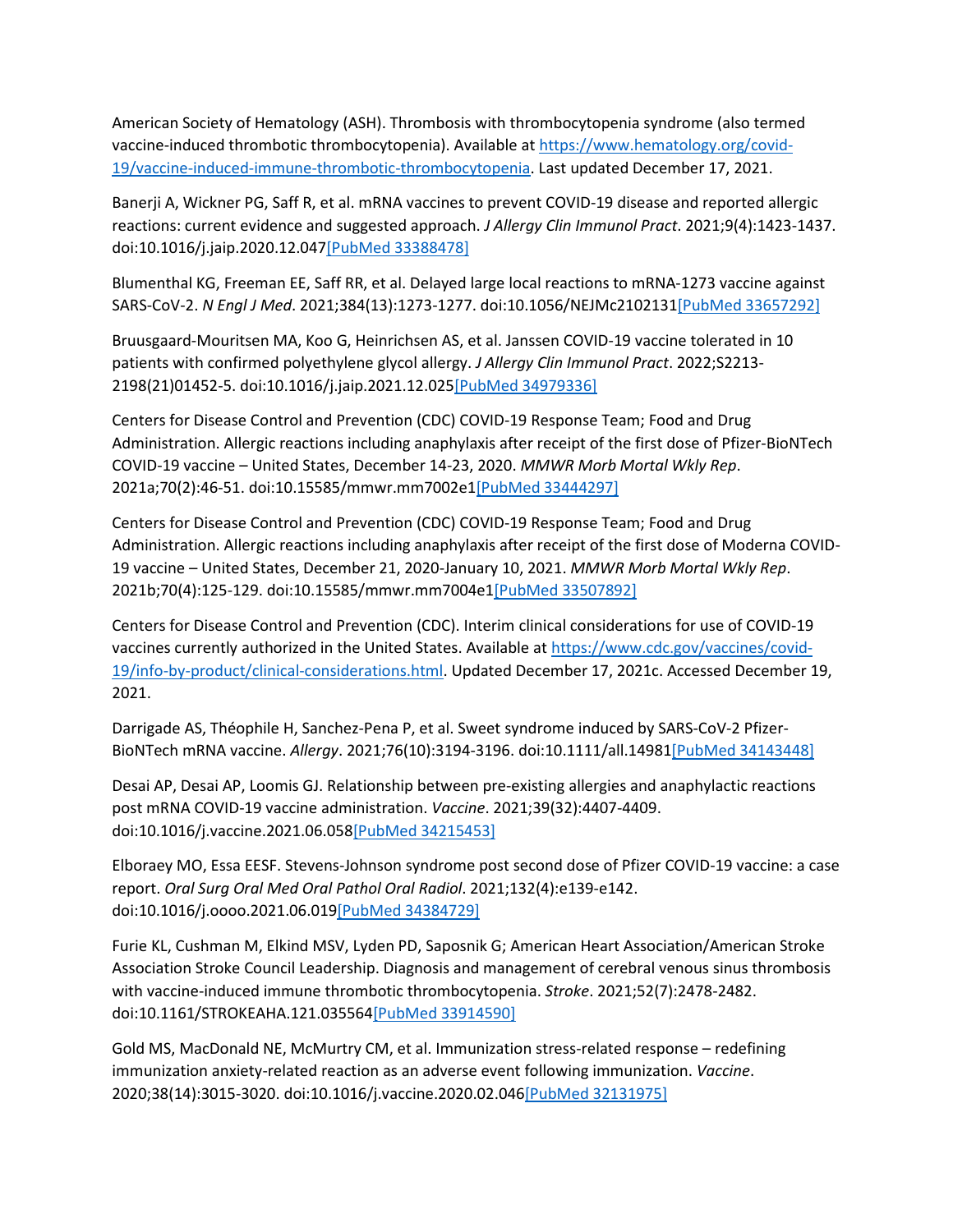Greenhawt M, Abrams EM, Shaker M, et al. The risk of allergic reaction to SARS-CoV-2 vaccines and recommended evaluation and management: a systematic review, meta-analysis, GRADE assessment, and international consensus approach. *J Allergy Clin Immunol Pract*. 2021;9(10):3546-3567. doi:10.1016/j.jaip.2021.06.00[6\[PubMed 34153517\]](https://www.ncbi.nlm.nih.gov/entrez/query.fcgi?cmd=Retrieve&db=pubmed&dopt=Abstract&list_uids=34153517)

Greinacher A, Thiele T, Warkentin TE, Weisser K, Kyrle PA, Eichinger S. Thrombotic thrombocytopenia after ChAdOx1 nCov-19 vaccination. *N Engl J Med*. 2021;384(22):2092-2101. doi:10.1056/NEJMoa210484[0\[PubMed 33835769\]](https://www.ncbi.nlm.nih.gov/entrez/query.fcgi?cmd=Retrieve&db=pubmed&dopt=Abstract&list_uids=33835769)

Guénin SH, Kresch M, Elbogen E, Lebwohl MG. Cutaneous reaction reported after third Moderna COVID-19 vaccine. *JAAD Case Rep*. 2021;18:49-50. doi:10.1016/j.jdcr.2021.10.01[7\[PubMed 34722839\]](https://www.ncbi.nlm.nih.gov/entrez/query.fcgi?cmd=Retrieve&db=pubmed&dopt=Abstract&list_uids=34722839)

Jedlowski PM, Jedlowski MF. Morbilliform rash after administration of Pfizer-BioNTech COVID-19 mRNA vaccine. *Dermatol Online J*. 2021;27(1):13030/qt4xs486zg[.\[PubMed 33560802\]](https://www.ncbi.nlm.nih.gov/entrez/query.fcgi?cmd=Retrieve&db=pubmed&dopt=Abstract&list_uids=33560802)

Johnston MS, Galan A, Watsky KL, Little AJ. Delayed localized hypersensitivity reactions to the Moderna COVID-19 vaccine: a case series. *JAMA Dermatol*. 2021;157(6):716-720. doi:10.1001/jamadermatol.2021.121[4\[PubMed 33978670\]](https://www.ncbi.nlm.nih.gov/entrez/query.fcgi?cmd=Retrieve&db=pubmed&dopt=Abstract&list_uids=33978670)

Klimek L, Novak N, Cabanillas B, Jutel M, Bousquet J, Akdis CA. Allergenic components of the mRNA-1273 vaccine for COVID-19: possible involvement of polyethylene glycol and IgG-mediated complement activation. *Allergy*. 2021;76(11):3307-3313. doi:10.1111/all.1479[4\[PubMed 33657648\]](https://www.ncbi.nlm.nih.gov/entrez/query.fcgi?cmd=Retrieve&db=pubmed&dopt=Abstract&list_uids=33657648)

Koo G, Anvari S, Friedman DL, et al. mRNA COVID-19 vaccine safety in patients with previous immediate hypersensitivity to pegaspargase. *J Allergy Clin Immunol Pract*. 2022;10(1):322-325. doi:10.1016/j.jaip.2021.09.05[1\[PubMed 34678498\]](https://www.ncbi.nlm.nih.gov/entrez/query.fcgi?cmd=Retrieve&db=pubmed&dopt=Abstract&list_uids=34678498)

Krantz MS, Kwah JH, Stone CA Jr, et al. Safety evaluation of the second dose of messenger RNA COVID-19 vaccines in patients with immediate reactions to the first dose. *JAMA Intern Med*. 2021;181(11):1530-1533. doi:10.1001/jamainternmed.2021.377[9\[PubMed 34309623\]](https://www.ncbi.nlm.nih.gov/entrez/query.fcgi?cmd=Retrieve&db=pubmed&dopt=Abstract&list_uids=34309623)

Kroger A, Bahta L, Hunter P. General best practice guidelines for immunization: best practices guidance of the Advisory Committee on Immunization Practices (ACIP). Available at [https://www.cdc.gov/vaccines/hcp/acip-recs/general-recs/downloads/general-recs.pdf.](https://www.cdc.gov/vaccines/hcp/acip-recs/general-recs/downloads/general-recs.pdf) Accessed April 30, 2021.

Lindgren AL, Austin AH, Welsh KM. COVID arm: delayed hypersensitivity reactions to SARS-CoV-2 vaccines misdiagnosed as cellulitis. *J Prim Care Community Health*. 2021;12:21501327211024431. doi:10.1177/2150132721102443[1\[PubMed 34120504\]](https://www.ncbi.nlm.nih.gov/entrez/query.fcgi?cmd=Retrieve&db=pubmed&dopt=Abstract&list_uids=34120504)

Lospinoso K, Nichols CS, Malachowski SJ, Mochel MC, Nutan F. A case of severe cutaneous adverse reaction following administration of the Janssen Ad26.COV2.S COVID-19 vaccine. *JAAD Case Rep*. 2021;13:134-137. doi:10.1016/j.jdcr.2021.05.01[0\[PubMed 34056055\]](https://www.ncbi.nlm.nih.gov/entrez/query.fcgi?cmd=Retrieve&db=pubmed&dopt=Abstract&list_uids=34056055)

MacNeil JR, Su JR, Broder KR, et al. Updated recommendations from the Advisory Committee on Immunization Practices for use of the Janssen (Johnson & Johnson) COVID-19 vaccine after reports of thrombosis with thrombocytopenia syndrome among vaccine recipients – United States, April 2021. *MMWR Morb Mortal Wkly Rep*. 2021;70(17):651-656. doi:10.15585/mmwr.mm7017e[4\[PubMed](https://www.ncbi.nlm.nih.gov/entrez/query.fcgi?cmd=Retrieve&db=pubmed&dopt=Abstract&list_uids=33914723)  [33914723\]](https://www.ncbi.nlm.nih.gov/entrez/query.fcgi?cmd=Retrieve&db=pubmed&dopt=Abstract&list_uids=33914723)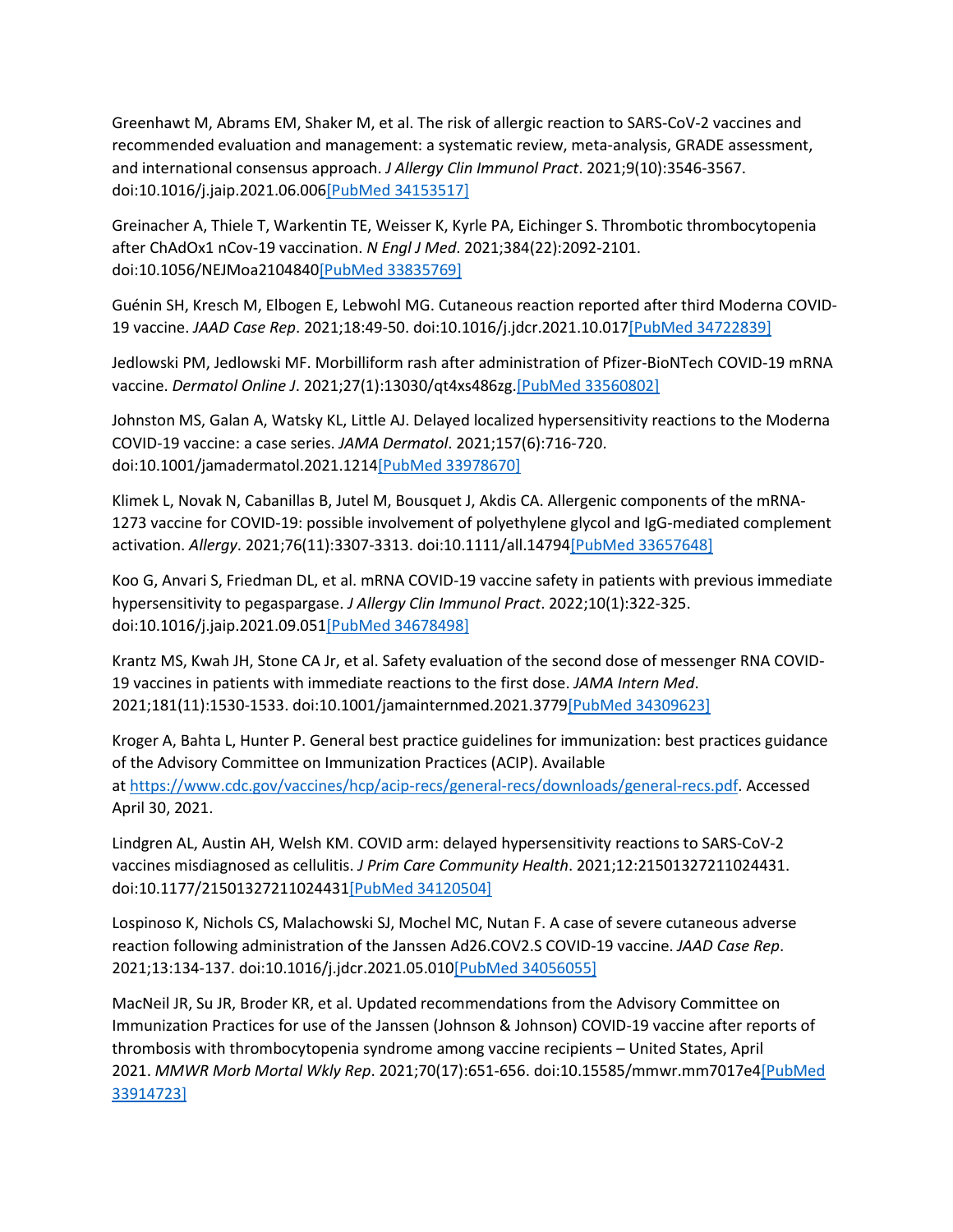Marcelino J, Farinha S, Silva R, Didenko I, Proença M, Tomáz E. Nonirritant concentrations for skin testing with SARS-CoV-2 mRNA vaccine. *J Allergy Clin Immunol Pract*. 2021;9(6):2476-2477. doi:10.1016/j.jaip.2021.03.02[2\[PubMed 33766582\]](https://www.ncbi.nlm.nih.gov/entrez/query.fcgi?cmd=Retrieve&db=pubmed&dopt=Abstract&list_uids=33766582)

Mark C, Gupta S, Punnett A, et al. Safety of administration of BNT162b2 mRNA (Pfizer-BioNTech) COVID-19 vaccine in youths and young adults with a history of acute lymphoblastic leukemia and allergy to PEGasparaginase. *Pediatr Blood Cancer*. 2021;68(11):e29295. doi:10.1002/pbc.2929[5\[PubMed 34398511\]](https://www.ncbi.nlm.nih.gov/entrez/query.fcgi?cmd=Retrieve&db=pubmed&dopt=Abstract&list_uids=34398511)

Matsuzaki S, Kamiya H, Inoshima I, Hirasawa Y, Tago O, Arai M. COVID-19 mRNA vaccine-induced pneumonitis. *Intern Med*. 2022;61(1):81-86. doi:10.2169/internalmedicine.8310-2[1\[PubMed 34707048\]](https://www.ncbi.nlm.nih.gov/entrez/query.fcgi?cmd=Retrieve&db=pubmed&dopt=Abstract&list_uids=34707048)

Mintoff D, Pisani D, Betts A, Scerri L. SARS-CoV-2 mRNA vaccine-associated fixed drug eruption. *J Eur Acad Dermatol Venereol*. 2021;35(9):e560-e563. doi:10.1111/jdv.1739[0\[PubMed 34036651\]](https://www.ncbi.nlm.nih.gov/entrez/query.fcgi?cmd=Retrieve&db=pubmed&dopt=Abstract&list_uids=34036651)

Mitri F, Toberer F, Enk AH, Hartmann M. Acute generalized exanthematous pustulosis in close temporal association with mRNA-1273 vaccine. *Acta Derm Venereol*. 2021;101(11):adv00596. doi:10.2340/actadv.v101.44[3\[PubMed 34708247\]](https://www.ncbi.nlm.nih.gov/entrez/query.fcgi?cmd=Retrieve&db=pubmed&dopt=Abstract&list_uids=34708247)

Mustafa SS, Ramsey A, Staicu ML. Administration of a second dose of the Moderna COVID-19 vaccine after an immediate hypersensitivity reaction with the first dose: two case reports. *Ann Intern Med*. 2021;174(8):1177-1178. doi:10.7326/L21-010[4\[PubMed 33819057\]](https://www.ncbi.nlm.nih.gov/entrez/query.fcgi?cmd=Retrieve&db=pubmed&dopt=Abstract&list_uids=33819057)

Nazy I, Sachs UJ, Arnold DM, et al. Recommendations for the clinical and laboratory diagnosis of VITT against COVID-19: communication from the ISTH SSC Subcommittee on Platelet Immunology. *J Thromb Haemost*. 2021;19(6):1585-1588. doi:10.1111/jth.1534[1\[PubMed 34018298\]](https://www.ncbi.nlm.nih.gov/entrez/query.fcgi?cmd=Retrieve&db=pubmed&dopt=Abstract&list_uids=34018298)

Patel GB, Chhiba KD, Chen MM, et al. COVID-19 vaccine-related presumed allergic reactions and second dose administration by using a two-step graded protocol. *Allergy Asthma Proc*. 2021;42(6):515-521. doi:10.2500/aap.2021.42.21007[5\[PubMed 34871159\]](https://www.ncbi.nlm.nih.gov/entrez/query.fcgi?cmd=Retrieve&db=pubmed&dopt=Abstract&list_uids=34871159)

Pavord S, Scully M, Hunt BJ, et al. Clinical features of vaccine-induced immune thrombocytopenia and thrombosis. *N Engl J Med*. 2021;385(18):1680-1689. doi:10.1056/NEJMoa210990[8\[PubMed 34379914\]](https://www.ncbi.nlm.nih.gov/entrez/query.fcgi?cmd=Retrieve&db=pubmed&dopt=Abstract&list_uids=34379914)

Pitlick MM, Joshi AY, Gonzalez-Estrada A, Chiarella SE. Delayed systemic urticarial reactions following mRNA COVID-19 vaccination. *Allergy Asthma Proc*. 2022;43(1):40-43. doi:10.2500/aap.2022.43.21010[1\[PubMed 34983709\]](https://www.ncbi.nlm.nih.gov/entrez/query.fcgi?cmd=Retrieve&db=pubmed&dopt=Abstract&list_uids=34983709)

Pitlick MM, Park MA, Gonzalez-Estrada A, Chiarella SE. Biphasic anaphylaxis after first dose of messenger RNA coronavirus disease 2019 vaccine with positive polysorbate 80 skin testing result. *Ann Allergy Asthma Immunol*. 2021;127(4):498-499. doi:10.1016/j.anai.2021.07.02[0\[PubMed 34343674\]](https://www.ncbi.nlm.nih.gov/entrez/query.fcgi?cmd=Retrieve&db=pubmed&dopt=Abstract&list_uids=34343674)

Polack FP, Thomas SJ, Kitchin N, et al. Safety and efficacy of the BNT162b2 mRNA Covid-19 vaccine. *N Engl J Med*. 2020;383(27):2603-2615. doi:10.1056/NEJMoa203457[7\[PubMed 33301246\]](https://www.ncbi.nlm.nih.gov/entrez/query.fcgi?cmd=Retrieve&db=pubmed&dopt=Abstract&list_uids=33301246)

Schultz NH, Sørvoll IH, Michelsen AE, et al. Thrombosis and thrombocytopenia after ChAdOx1 nCoV-19 vaccination. *N Engl J Med*. 2021;384(22):2124-2130. doi:10.1056/NEJMoa210488[2\[PubMed 33835768\]](https://www.ncbi.nlm.nih.gov/entrez/query.fcgi?cmd=Retrieve&db=pubmed&dopt=Abstract&list_uids=33835768)

Scully M, Singh D, Lown R, et al. Pathologic antibodies to platelet factor 4 after ChAdOx1 nCoV-19 vaccination. *N Engl J Med*. 2021;384(23):2202-2211. doi:10.1056/NEJMoa210538[5\[PubMed 33861525\]](https://www.ncbi.nlm.nih.gov/entrez/query.fcgi?cmd=Retrieve&db=pubmed&dopt=Abstract&list_uids=33861525)